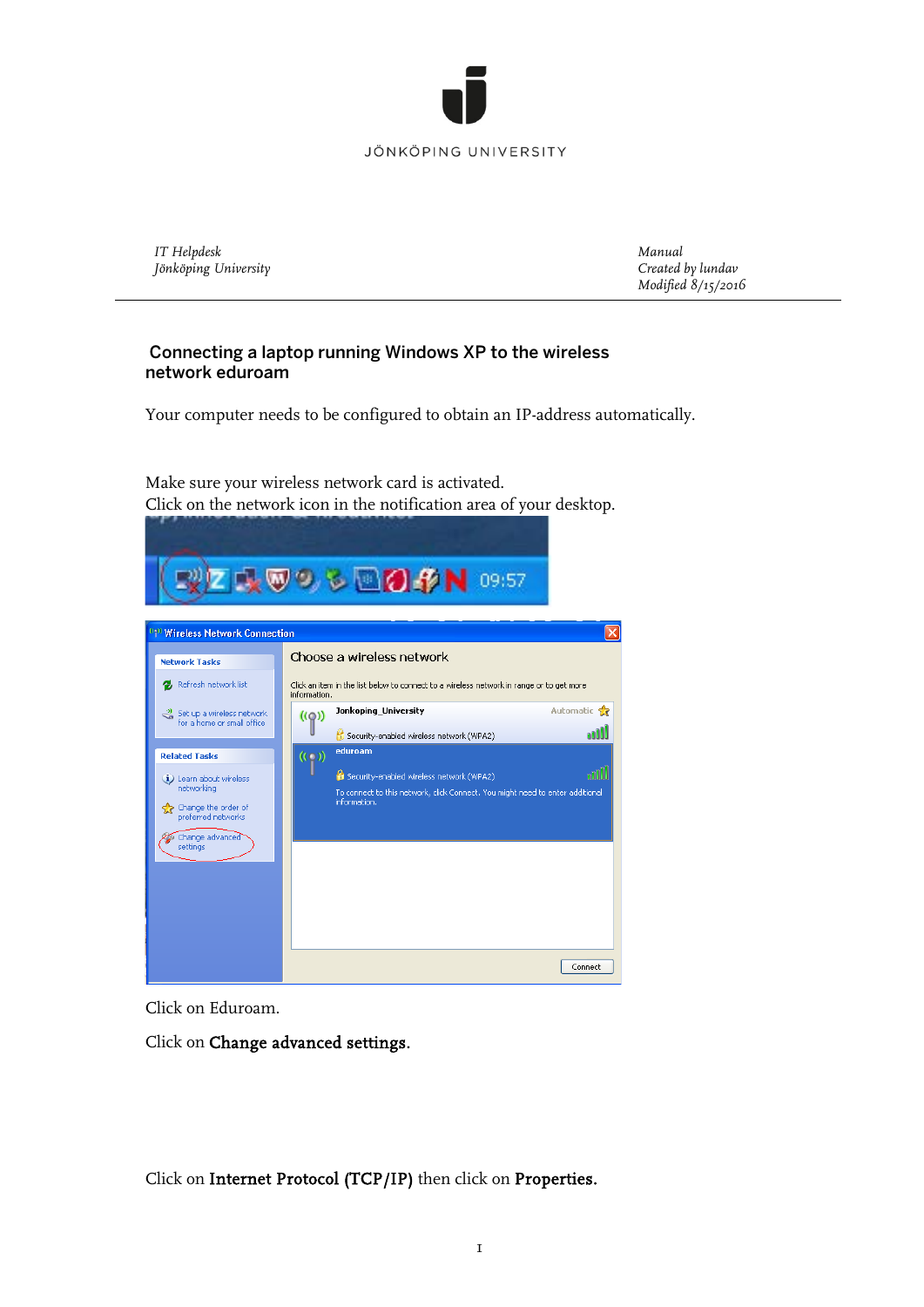| <b>4. Wireless Network Connection Properties</b>                                                                                                                  |
|-------------------------------------------------------------------------------------------------------------------------------------------------------------------|
| General<br>Wireless Networks   Advanced                                                                                                                           |
| Connect using:                                                                                                                                                    |
| ■ Intel(R) PRO / Wireless 2200BG Netwr<br>Configure                                                                                                               |
| This connection uses the following items:                                                                                                                         |
| ☑ ■ File and Printer Sharing for Microsoft Networks<br>☑ 및 QoS Packet Scheduler                                                                                   |
| <u>ज</u> वि⊟Internet Protocol (TCP/IP)                                                                                                                            |
| ШI                                                                                                                                                                |
| Uninstall<br>Install<br>Properties                                                                                                                                |
| Description                                                                                                                                                       |
| Transmission Control Protocol/Internet Protocol. The default<br>wide area network protocol that provides communication<br>across diverse interconnected networks. |
|                                                                                                                                                                   |
| Show icon in notification area when connected<br>$\sqrt{\phantom{a}}$ Notify me when this connection has limited or no connectivity                               |
|                                                                                                                                                                   |
|                                                                                                                                                                   |
| OΚ<br>Cancel                                                                                                                                                      |

Make sure the settings are set as pictured below.

| Internet Protocol (TCP/IP) Properties                                                                                                                                                 |                               |  |  |
|---------------------------------------------------------------------------------------------------------------------------------------------------------------------------------------|-------------------------------|--|--|
| General<br>Alternate Configuration                                                                                                                                                    |                               |  |  |
| You can get IP settings assigned automatically if your network supports<br>this capability. Otherwise, you need to ask your network administrator for<br>the appropriate IP settings. |                               |  |  |
| ● Obtain an IP address automatically                                                                                                                                                  |                               |  |  |
| $\bigcap$ Use the following IP address:                                                                                                                                               |                               |  |  |
| IP address:                                                                                                                                                                           | the control of the control of |  |  |
| Suhnet mask:                                                                                                                                                                          |                               |  |  |
| Default gateway:                                                                                                                                                                      |                               |  |  |
| ⊙ Obtain DNS server address automatically                                                                                                                                             |                               |  |  |
| Use the following DNS server addresses:                                                                                                                                               |                               |  |  |
| Preferred DNS server:                                                                                                                                                                 |                               |  |  |
| Alternate DNS server:                                                                                                                                                                 | and the state of the          |  |  |
|                                                                                                                                                                                       | Advanced                      |  |  |
|                                                                                                                                                                                       | OΚ<br>Cancel                  |  |  |

Click Eduroam and then click Properties.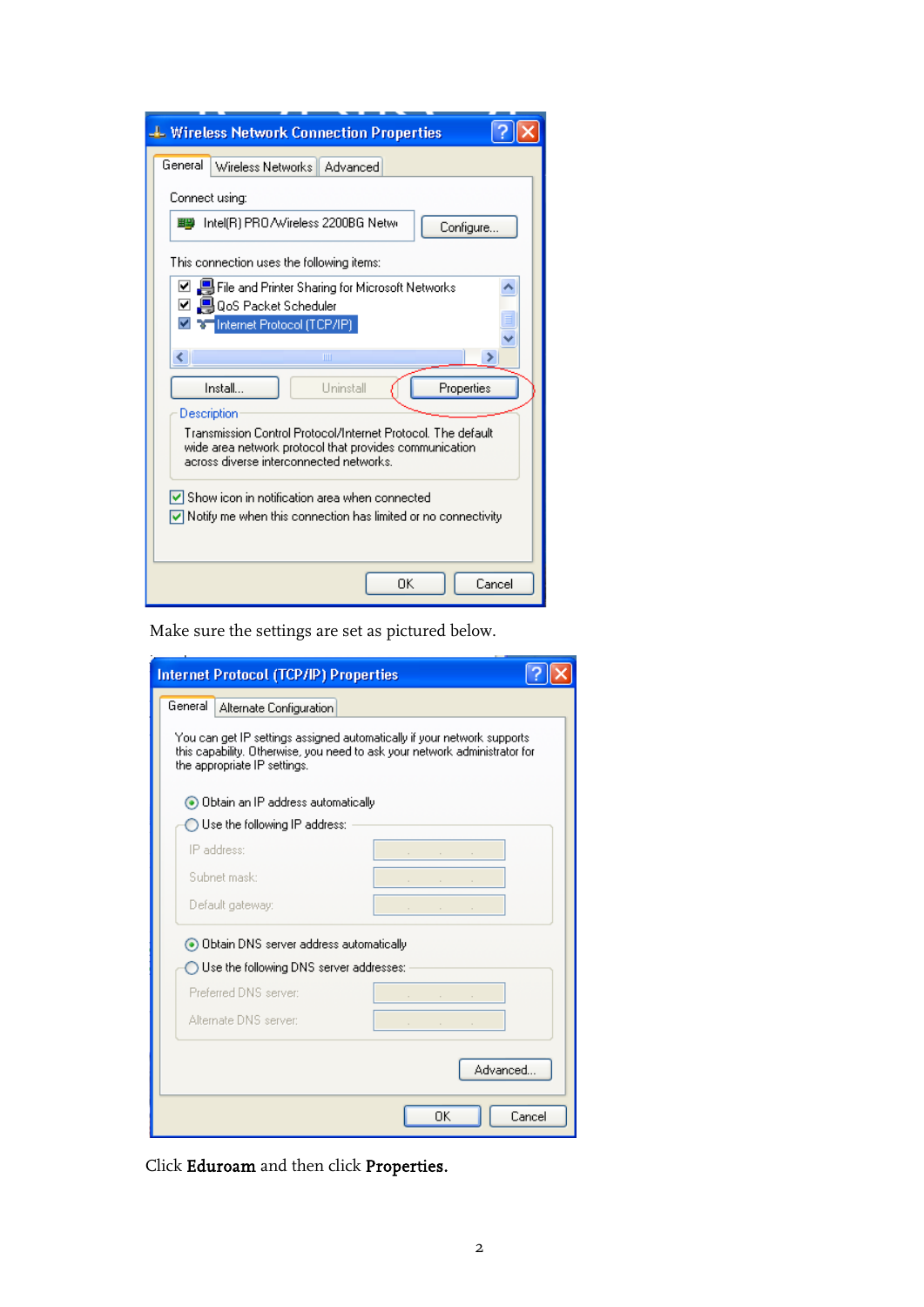| <b>4. Wireless Network Connection Properties</b>                                                                                                                                      |
|---------------------------------------------------------------------------------------------------------------------------------------------------------------------------------------|
| Wireless Networks<br>General<br>Advanced                                                                                                                                              |
| $\vee$ Use Windows to configure my wireless network settings                                                                                                                          |
| Available networks:                                                                                                                                                                   |
| To connect to, disconnect from, or find out more information.<br>about wireless networks in range, click the button below.                                                            |
| View Wireless Networks                                                                                                                                                                |
| Preferred networks:<br>Automatically connect to available networks in the order listed<br>helow:<br>eduroam (Automatic)<br>Move up<br>V Jonkoping University (Automatic)<br>Move down |
| Properties<br>Add<br>Remove                                                                                                                                                           |
| Learn about setting up wireless network<br>Advanced<br>configuration.                                                                                                                 |
| OΚ<br>Cancel                                                                                                                                                                          |

Make sure the settings are set as pictured below.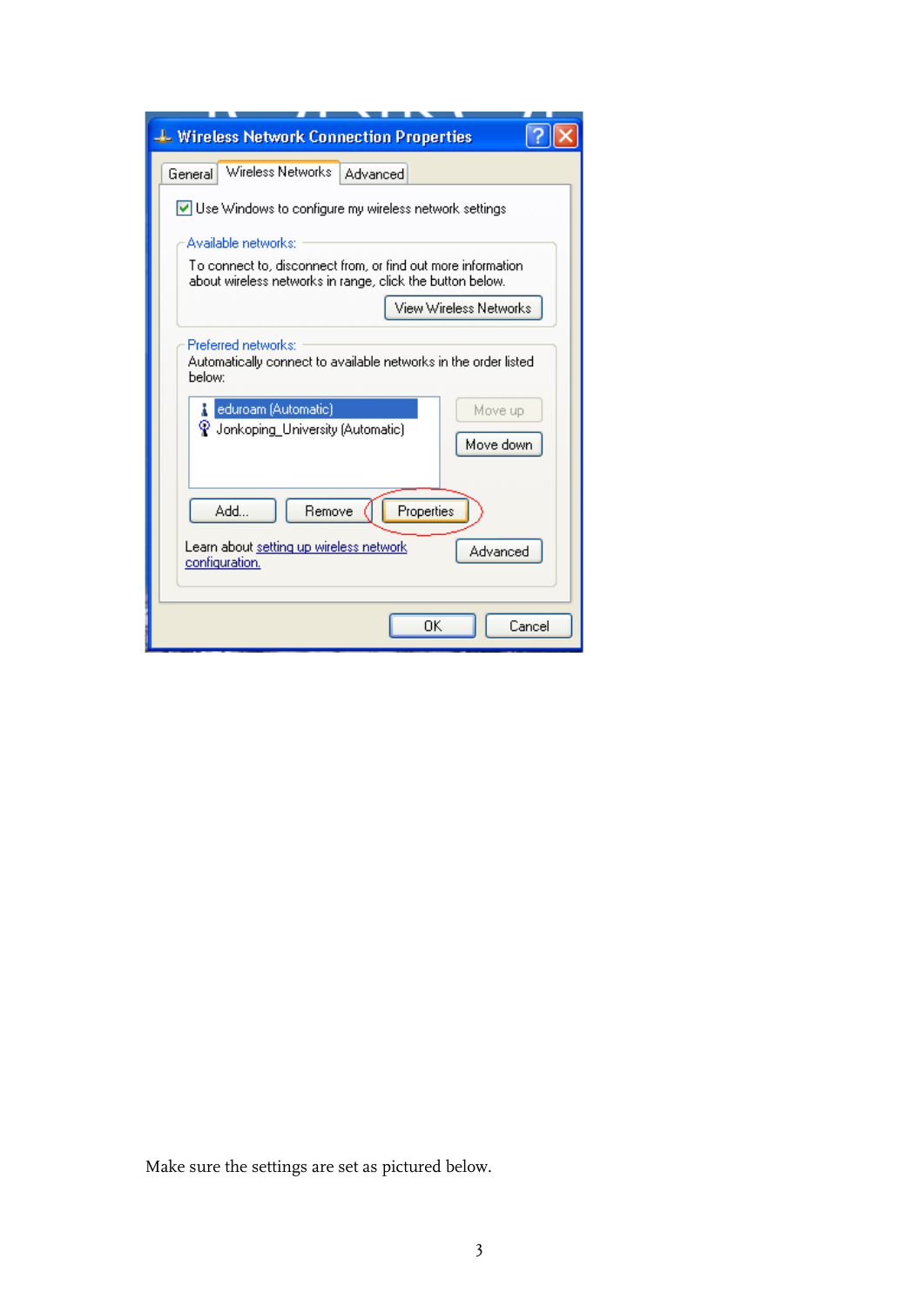| eduroam properties                                                                                                                                                        |            |  |  |  |
|---------------------------------------------------------------------------------------------------------------------------------------------------------------------------|------------|--|--|--|
| Association<br>Authentication   Connection                                                                                                                                |            |  |  |  |
| Network name (SSID):                                                                                                                                                      | eduroam    |  |  |  |
| Connect even if this network is not broadcasting                                                                                                                          |            |  |  |  |
| Wireless network key                                                                                                                                                      |            |  |  |  |
| This network requires a key for the following:                                                                                                                            |            |  |  |  |
| Network Authentication:                                                                                                                                                   | WPA2       |  |  |  |
| Data encryption:                                                                                                                                                          | <b>AES</b> |  |  |  |
| Network key:                                                                                                                                                              |            |  |  |  |
| Confirm network key:                                                                                                                                                      |            |  |  |  |
| A.<br>Key index (advanced):<br>$\vee$ The key is provided for me automatically<br>This is a computer-to-computer (ad hoc) network; wireless<br>access points are not used |            |  |  |  |
| ΩK<br>Cancel                                                                                                                                                              |            |  |  |  |

On the tab Authentication select Protected EAP (PEAP) and uncheck both boxes. Click on Properties.

| eduroam properties                                                                                                                                         |  |  |
|------------------------------------------------------------------------------------------------------------------------------------------------------------|--|--|
| Authentication<br>Connection<br><b>Association</b>                                                                                                         |  |  |
| Select this option to provide authenticated network access for<br>wireless Ethernet networks.<br>$\vee$ Enable IEEE 802.1x authentication for this network |  |  |
| Protected EAP (PEAP)                                                                                                                                       |  |  |
| EAP type:                                                                                                                                                  |  |  |
| Properties                                                                                                                                                 |  |  |
| Authenticate as computer when computer information is available.                                                                                           |  |  |
|                                                                                                                                                            |  |  |
| Authenticate as guest when user or computer information is<br><b>u</b> ńavailable                                                                          |  |  |
|                                                                                                                                                            |  |  |
|                                                                                                                                                            |  |  |
|                                                                                                                                                            |  |  |
|                                                                                                                                                            |  |  |
|                                                                                                                                                            |  |  |
| ΟK<br>Cancel                                                                                                                                               |  |  |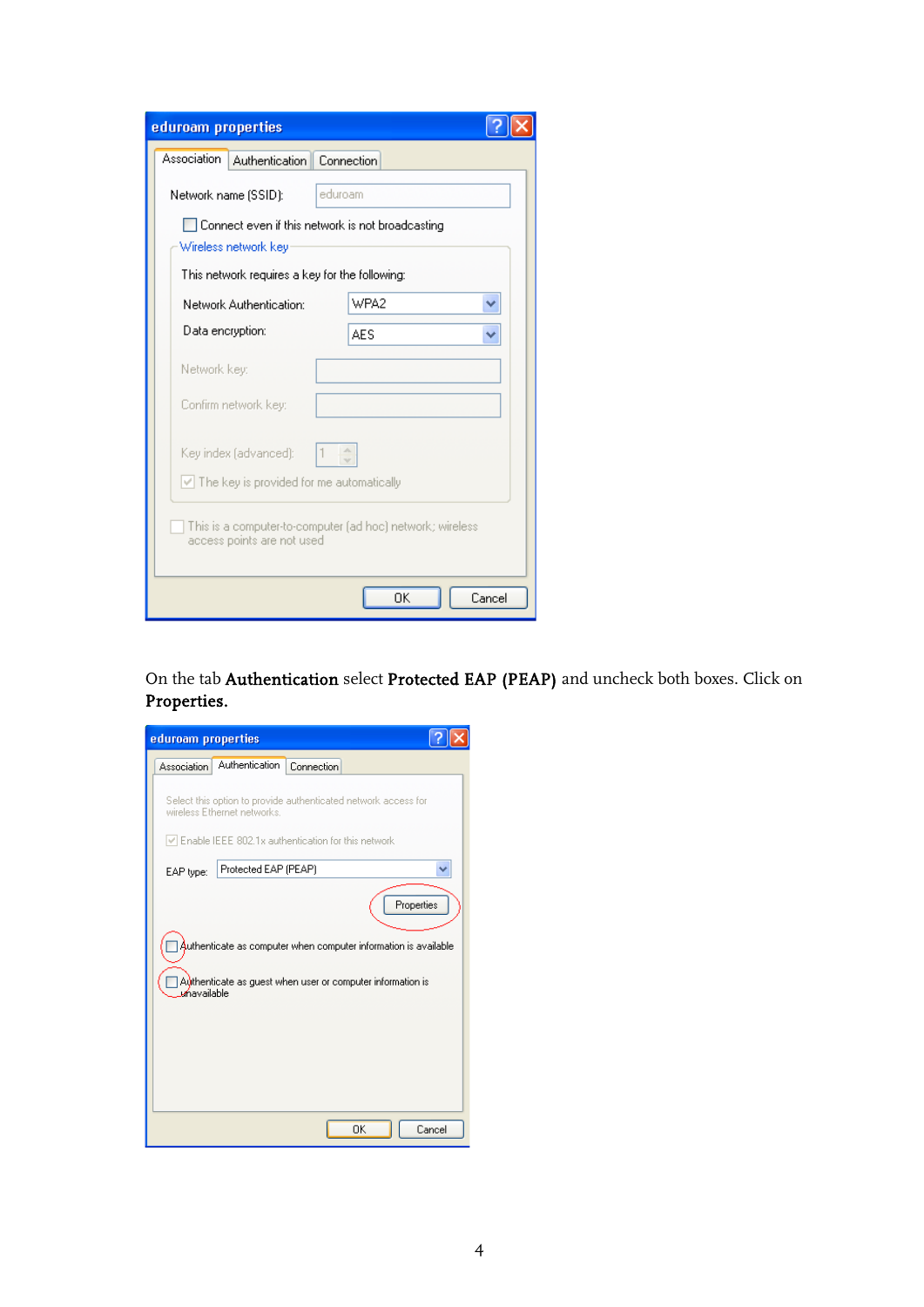Make sure the settings are set as pictured above. The name of the certificate can also be Verisign Trust Network Class 2 GT. It i**s important to check all certificates named with** Verisign Trust Network. Click on Configure. Uncheck the settings shown in the picture below. Click ok all the way.

| <b>Protected EAP Properties</b>                                                                                                                    |  |           |
|----------------------------------------------------------------------------------------------------------------------------------------------------|--|-----------|
| When connecting:                                                                                                                                   |  |           |
| V Validate server certificate                                                                                                                      |  |           |
| Connect to these servers:                                                                                                                          |  |           |
| edurad 1.hi.se                                                                                                                                     |  |           |
| Trusted Root Certification Authorities:                                                                                                            |  |           |
| Class 3 Public Primary Certification Authority                                                                                                     |  |           |
| <b>GTE CyberTrust Global Root</b>                                                                                                                  |  |           |
| Microsoft Root Authority                                                                                                                           |  |           |
| Microsoft Root Certificate Authority                                                                                                               |  |           |
| Thawte Timestamping CA                                                                                                                             |  |           |
| onvetseerinst Hartman                                                                                                                              |  |           |
| VeriSign Trust Network                                                                                                                             |  |           |
| V VeriSign Trust Network                                                                                                                           |  |           |
| Do not prompt user to authorize new servers or trusted<br>certification authorities.<br>Select Authentication Method:                              |  |           |
| Secured password (EAP-MSCHAP v2)                                                                                                                   |  | Configure |
| V Enable Fast Reconnect<br>Enforce Network Access Protection<br>Disconnect if server does not present cryptobinding TLV<br>Enable Identity Privacy |  |           |

| <b>EAP MSCHAPv2 Properties</b>                                               |
|------------------------------------------------------------------------------|
| When connecting:                                                             |
|                                                                              |
| Automatically use my Windows logon name and<br>password (and domain if any). |
|                                                                              |
| Cancel<br>OΚ                                                                 |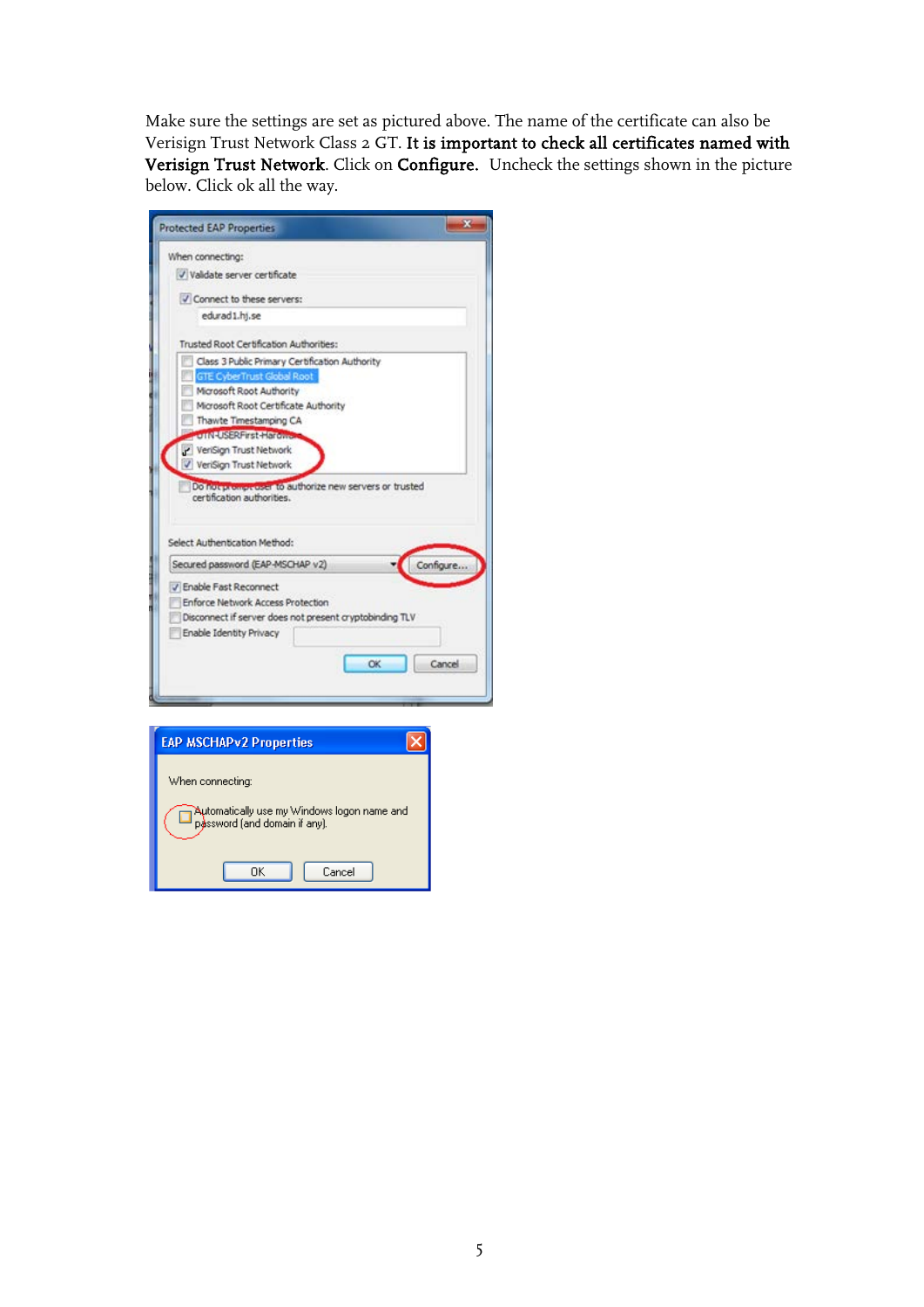

Click the message in the notification area on your desktop. Type in your username followed by @ju.se and your eduroam password as shown in the picture below. If you are a guest at Jönköping University, type in the username and password used when logging on to your home university network.

| <b>Enter Credentials</b>                        |              |  |  |
|-------------------------------------------------|--------------|--|--|
|                                                 |              |  |  |
| User name:                                      | hich@hj.se   |  |  |
| Password:                                       | .            |  |  |
| Logon domain:                                   |              |  |  |
| Save this user name and password for future use |              |  |  |
|                                                 | Cancel<br>ОK |  |  |